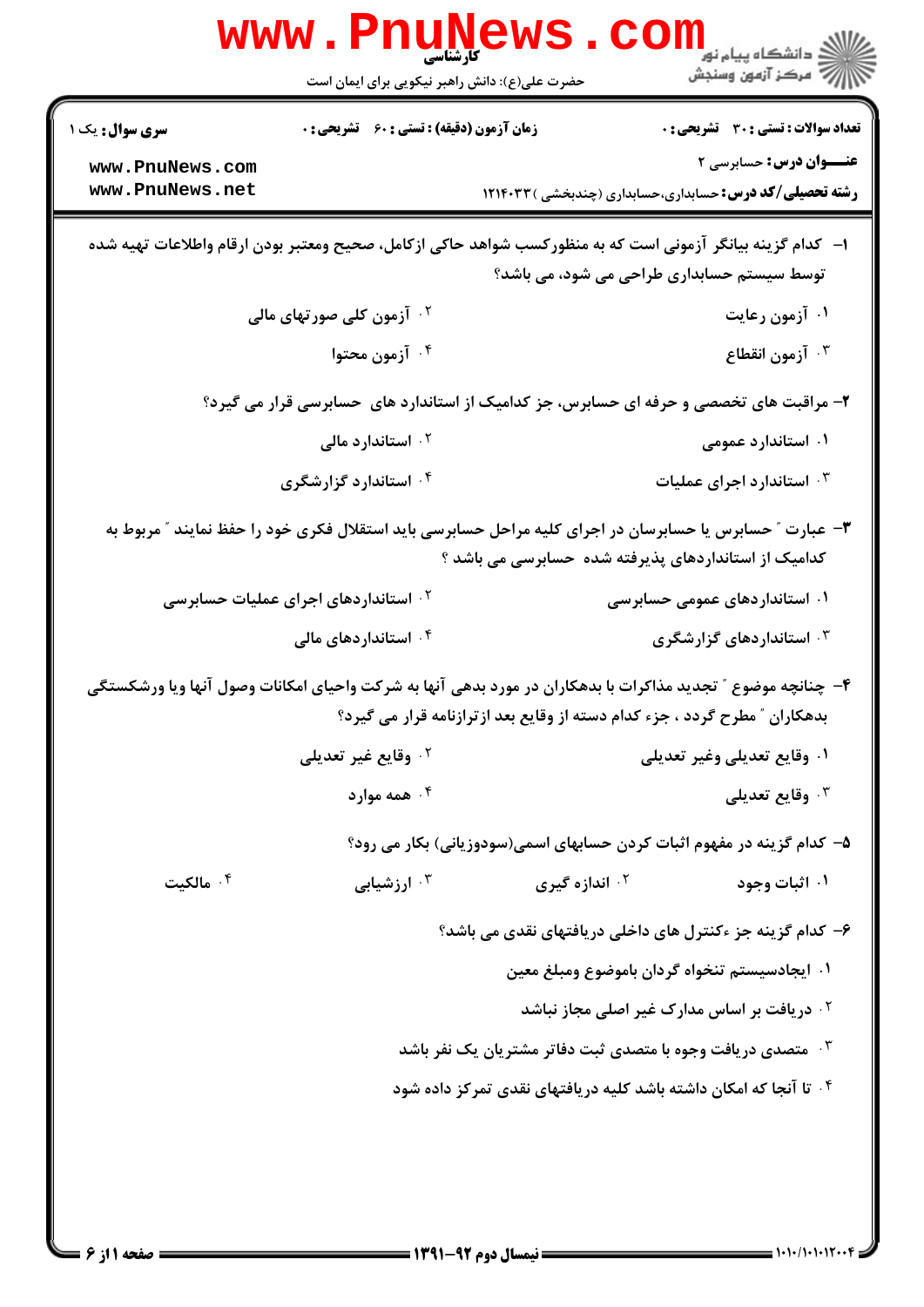|                                                              | www.PnuNews.<br>حضرت علی(ع): دانش راهبر نیکویی برای ایمان است | رد دانشکاه پيام نور ■<br>ار <i>در دن آزمون وسنجش</i>                                                                                              |
|--------------------------------------------------------------|---------------------------------------------------------------|---------------------------------------------------------------------------------------------------------------------------------------------------|
| <b>سری سوال : ۱ یک</b><br>www.PnuNews.com<br>www.PnuNews.net | <b>زمان آزمون (دقیقه) : تستی : 60 ٪ تشریحی : 0</b>            | <b>تعداد سوالات : تستی : 30 ٪ تشریحی : 0</b><br><b>عنـــوان درس:</b> حسابرسی ۲<br><b>رشته تحصیلی/کد درس:</b> حسابداری،حسابداری (چندبخشی ) ۱۲۱۴۰۳۳ |
|                                                              |                                                               | ۷– روش های حسابرسی جهت آزمون سپرده های مدت دار و موجودیهای دیداری به ترتیب شامل کدامیک از گزینه های زیر<br>مىباشد؟                                |
|                                                              |                                                               | ۰۱ تائید مانده از طریق مکاتبات مستقیم با بانک-آزمون صورت مغایرت بانکی                                                                             |
|                                                              |                                                               | <sup>۲</sup> ۰ قطع تداوم صورتحسابهای بانکی-تائید مانده حسابهای بانکی                                                                              |
|                                                              |                                                               | ۰۳ تائید مانده حسابهای بانکی-تائید مانده از طریق مکاتبات مستقیم با بانک                                                                           |
|                                                              |                                                               | ۰۴ تائید مانده حسابهای بانکی-قطع تداوم صور تحسابهای بانکی                                                                                         |
|                                                              |                                                               | ۸– کدام گزینه را می توان به عنوان یکی از دلایل عدم ارسال صورتحسابهای بانکی توسط بانک به مؤسسه صاحبکار بر شمرد؟                                    |
|                                                              | ۰ <sup>۲</sup> تغییرات آدرس شرکت                              | ۰۱ تائیدیه های بانکی                                                                                                                              |
|                                                              | ۰ <sup>۴</sup> بدهی های احتمالی                               | قطع تداوم صور تحسا بهای بانکی $\cdot^{\texttt{w}}$                                                                                                |
|                                                              |                                                               | ۹– یادداشتهای حسابرسی مربوط به حسابهای موجودیهای صندوق وبانک، بایستی بیانگر کدامیک از گزینه های زیر باشد؟                                         |
|                                                              | <sup>٢ .</sup> اهداف آزمون محتوا                              | ۰۱ اهداف آزمون رعایت                                                                                                                              |
|                                                              | ۰۴ تکنیک های حسابرسی                                          | ۰۳ اهداف حسابرسی ومواردکشف شده                                                                                                                    |
|                                                              |                                                               | ∙۱- در ساختار کنترل داخلی مؤثر برای معاملات اوراق بهادار، حسابرس در چه موردی باید اطمینان حاصل نماید؟                                             |
|                                                              |                                                               | ۰۱ ارقام مندرج در ترازنامه مربوط به این اوراق بطور مطلوب ارائه شده است                                                                            |
|                                                              |                                                               | در آمدهای مربوط به اوراق بهادار در صورتهای مالی منعکس است $\cdot$                                                                                 |
|                                                              |                                                               | ا وراق بهادار بر اساس روش اصولی قیمت گذاری شده باشد $\cdot$                                                                                       |
|                                                              |                                                               | ۰۴ اوراق سرمایه گذاری شده در تصرف شرکت باشد                                                                                                       |
|                                                              |                                                               | 1۱– در رویه های کنترل داخلی در ارتباط با اوراق بهادار عبارت ّارسال تائیدیه برای شرکت های سرمایه پذیر ّ به کدام رویه<br>اشاره دارد؟                |
|                                                              | ۰۲ دسترسی به داراییها                                         | ۰۱ تفکیک وظایف                                                                                                                                    |
|                                                              | ۰۴ ثبت صحیح معاملات در دفاتر                                  | کنترل های حسابرسی $\cdot$ ۲                                                                                                                       |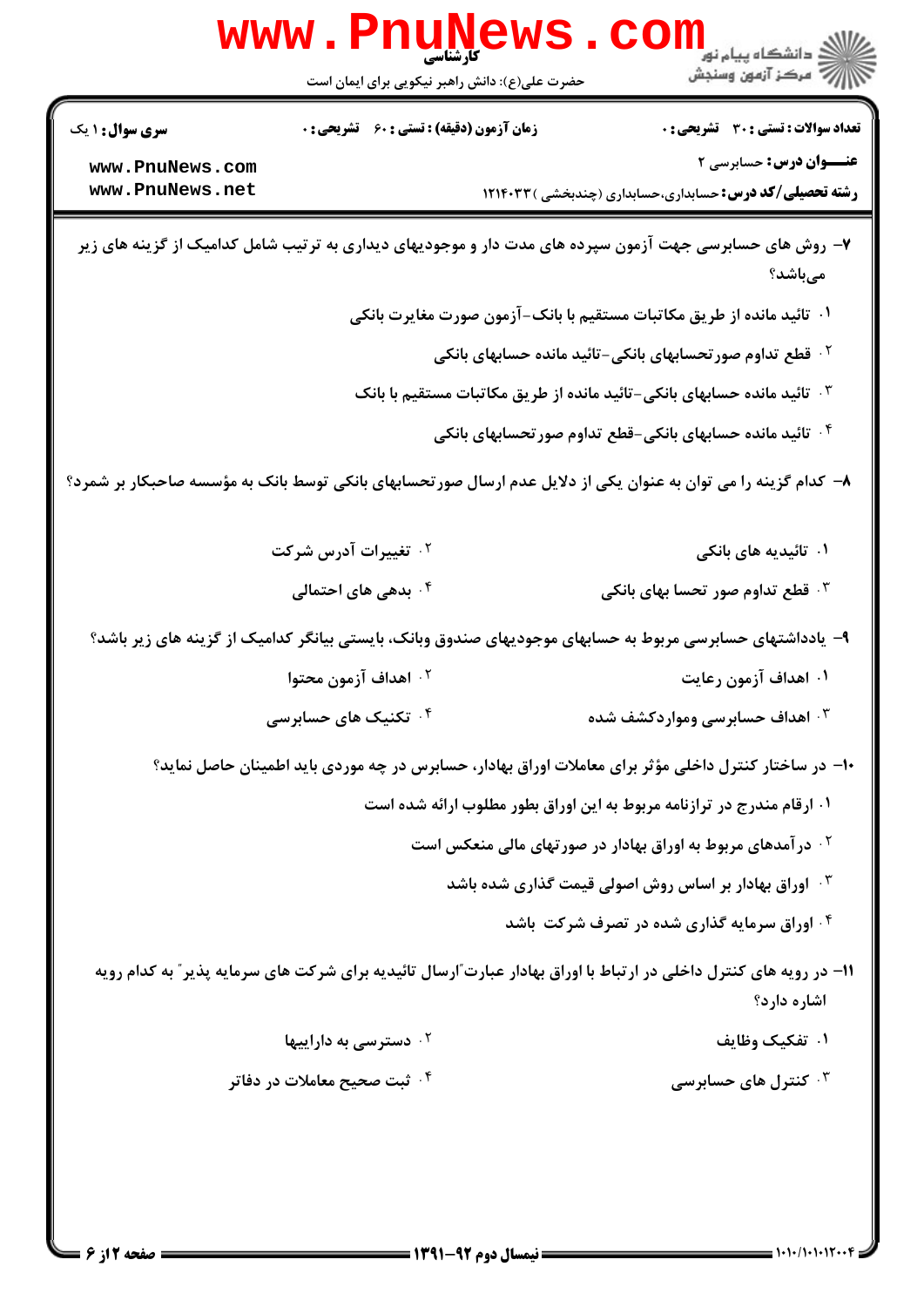|                                    | <b>www.PnuNews</b>                                 |                                                                                                                                                                                                                       |
|------------------------------------|----------------------------------------------------|-----------------------------------------------------------------------------------------------------------------------------------------------------------------------------------------------------------------------|
|                                    | حضرت علی(ع): دانش راهبر نیکویی برای ایمان است      | الاد دانشگاه پيام نور<br>الاستخاب پيام نور<br>الاستخاب آزمهن وسنجش                                                                                                                                                    |
| <b>سری سوال : ۱ یک</b>             | <b>زمان آزمون (دقیقه) : تستی : 60 ٪ تشریحی : 0</b> | <b>تعداد سوالات : تستی : 30 ٪ تشریحی : 0</b>                                                                                                                                                                          |
| www.PnuNews.com<br>www.PnuNews.net |                                                    | <b>عنـــوان درس:</b> حسابرسی ۲<br><b>رشته تحصیلی/کد درس:</b> حسابداری،حسابداری (چندبخشی ) ۱۲۱۴۰۳۳                                                                                                                     |
|                                    |                                                    | ۱۲- در مراحل تهیه وثبت یک فروش اعتباری جهت اطمینان از تحویل کالاها به مشتری کدام حوزه باید کالاها را تنها در ازای<br>دستور فروش تحويل دهد؟                                                                            |
|                                    | ۰۲ حوزه حمل کالا                                   | ۰۱ حوزه بخش انبار                                                                                                                                                                                                     |
|                                    | ۰۴ حوزه حسابداری فروش                              | ۰ <sup>۳</sup> حوزه حسابهای دریافتنی                                                                                                                                                                                  |
|                                    |                                                    | ۱۳– کدام گزینه در مورد مجوز مبادلات و فعالیت ها به عنوان یکی از روش های کنترل تعیین شده در سیستم حسابهای<br>دریافتنی صحیح می باشد؟                                                                                    |
|                                    |                                                    | ۰۱ فروش نسیه باید توسط حوزه اعتبارات به تصویب رسیده باشد                                                                                                                                                              |
|                                    |                                                    | <sup>۲</sup> ۰ تحویل دهندگان کالا در ثبت حسابهای دریافتنی نقش نخواهند داشت                                                                                                                                            |
|                                    |                                                    | ۰۳ قبل از تحویل کالاها، بارنامه آماده می شود                                                                                                                                                                          |
|                                    |                                                    | ۰۴ تعدیل حسابها، تنها توسط کارمندی که عهده دار سایر مسئولیت ها در زمینه بروات وصولی نیست، تصویب می شود.                                                                                                               |
|                                    |                                                    | ۱۴- آزمونهای شاخص اجناس و بروات وصولی تجاری مربوطه که توسط حسابرس مورد استفاده قرار می گیرند، شامل کدام<br>گزینه می باشد؟                                                                                             |
|                                    |                                                    | ۰۱ توجه به توالی شماره های صورتحسابها و اوراق اعتباری                                                                                                                                                                 |
|                                    |                                                    | <sup>۰۲</sup> استفاده ازصورتحساب روزانه و پیگیری پاسخ آن                                                                                                                                                              |
|                                    |                                                    | استفاده از سریال چاپی قبض انبار $\cdot$                                                                                                                                                                               |
|                                    |                                                    | ۰۴ حسابهای دریافتنی راکد                                                                                                                                                                                              |
|                                    |                                                    | ۱۵– در مورد حسابهای دریافتنی ،کدام گزینه  هدف از آزمون کنترل بررسی بایگانی اعتبارات جهت تائید حسابهای حذف شده<br>غیر قابل وصول را بیان می کند؟                                                                        |
|                                    | ۰ <sup>۲ .</sup> ثبت صحیح وصحت محاسبات             | ۰۱ ثبت صحیح ومعتبر بودن مدارک                                                                                                                                                                                         |
|                                    | ۰ <sup>۴</sup> مجوزو ثبت صحيح                      | ۰ <sup>۳</sup> ثبت صحیح                                                                                                                                                                                               |
|                                    |                                                    | ۱۶– در روشهای ارسال تاییدیه حسابهای دریافتنی، نوعی درخواست که رقم بدهی مشتری ًقید گردد واز مشتری در خواست<br>گردد که اعلام کند که آیا این بدهی مورد تایید ایشان می باشد یا خیر، مربوط به کدامیک از گزینه های زیر است؟ |
|                                    | ۰ <sup>۲</sup> درخواست منفی                        | ۰۱ درخواست مثبت                                                                                                                                                                                                       |
|                                    | ۰۴ در خواست اختیاری                                | ۰ <sup>۳</sup> در خواست مثبت ومنفی                                                                                                                                                                                    |

 $=$   $1 - 1 - 11 - 11 - 17 - 19$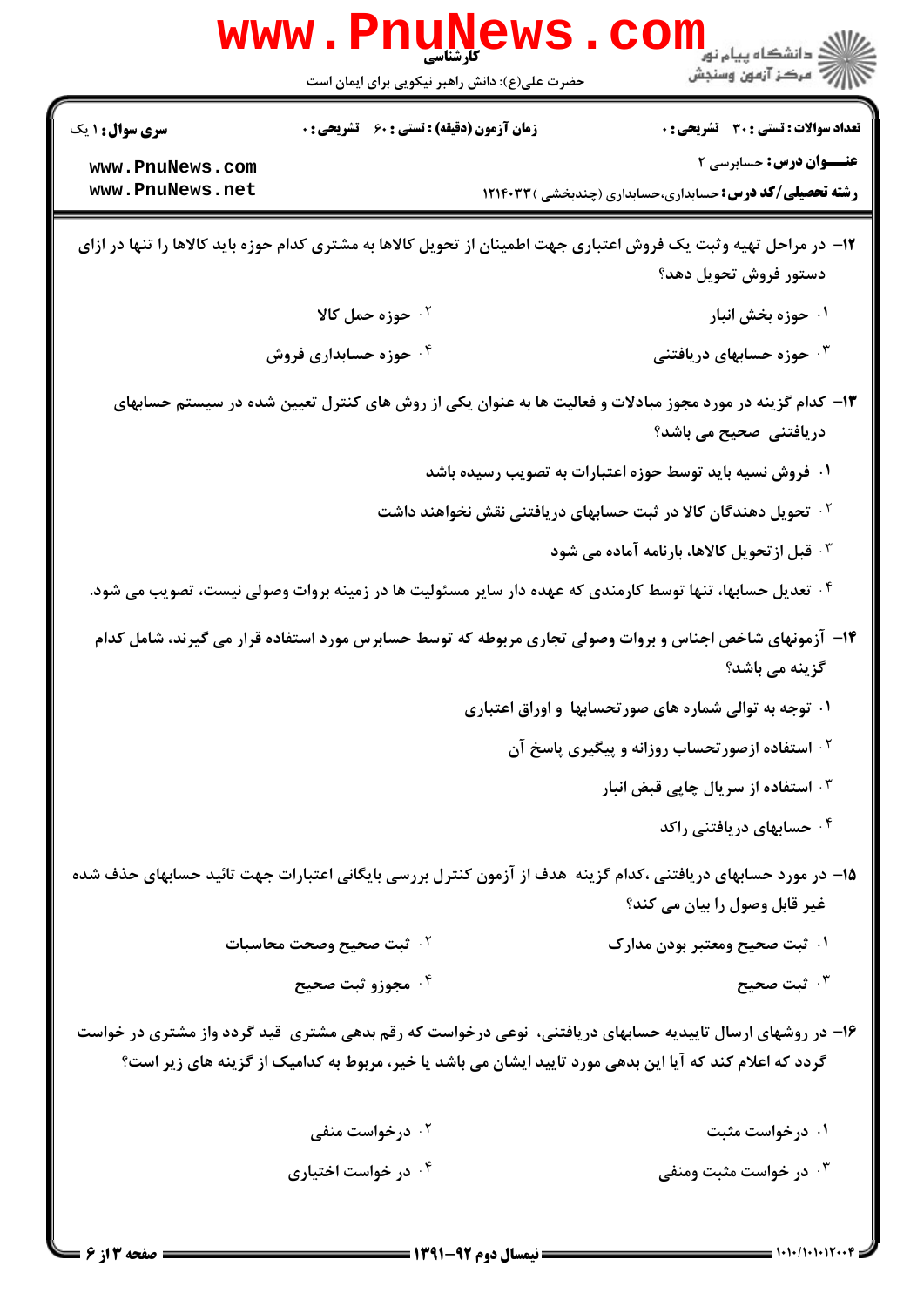

 $= 1.11 / 1.111 + 11$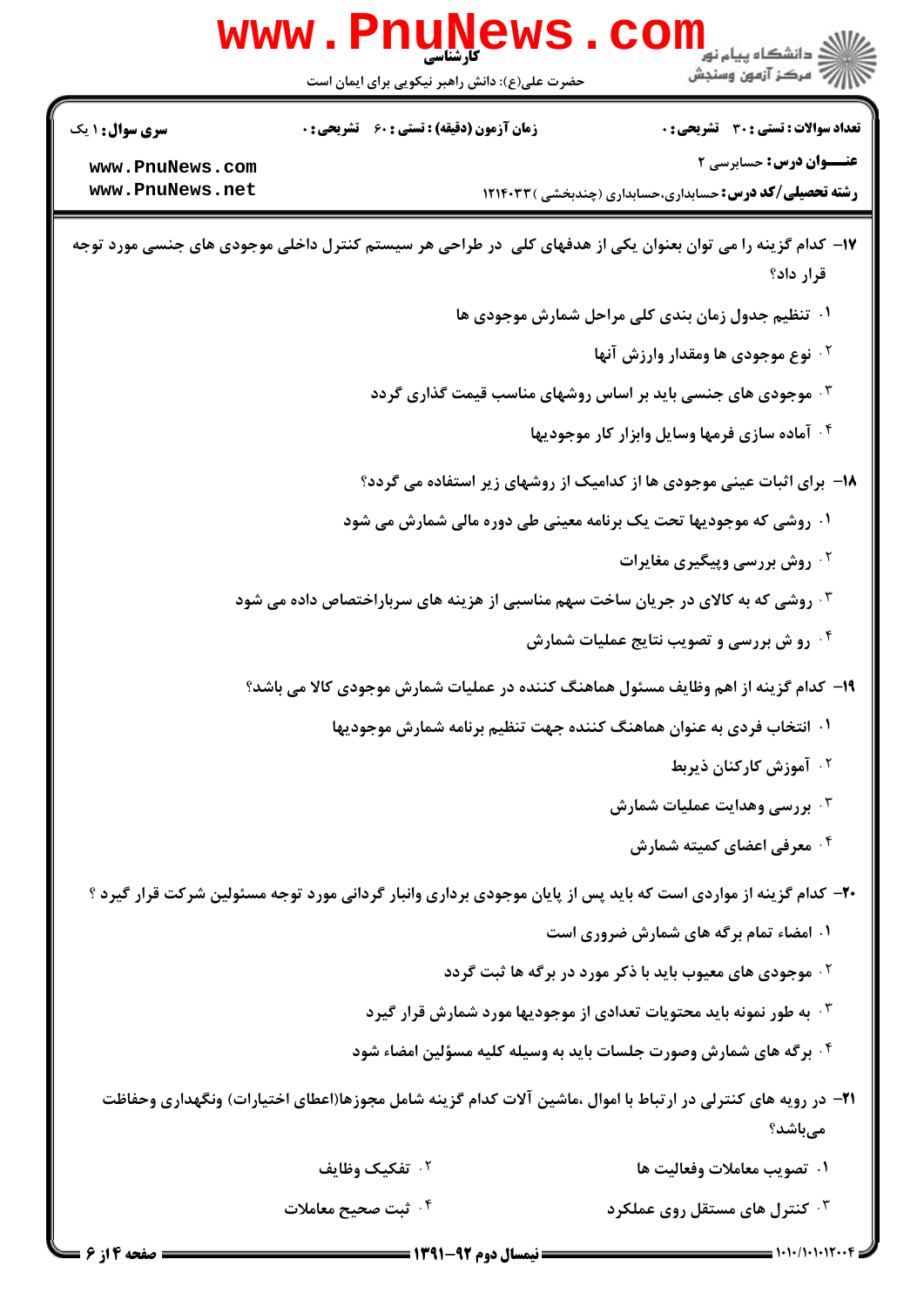|                             | www.PnuNews                                        |                             |                                                                                                                  |
|-----------------------------|----------------------------------------------------|-----------------------------|------------------------------------------------------------------------------------------------------------------|
|                             | حضرت علی(ع): دانش راهبر نیکویی برای ایمان است      |                             | د دانشڪاه پيام نور<br><mark>√</mark> مرڪز آزمون وسنڊش                                                            |
| <b>سری سوال : ۱ یک</b>      | <b>زمان آزمون (دقیقه) : تستی : 60 ٪ تشریحی : 0</b> |                             | <b>تعداد سوالات : تستی : 30 ٪ تشریحی : 0</b>                                                                     |
| www.PnuNews.com             |                                                    |                             | <b>عنــوان درس:</b> حسابرسي ٢                                                                                    |
| www.PnuNews.net             |                                                    |                             | <b>رشته تحصیلی/کد درس: </b> حسابداری،حسابداری (چندبخشی ) ۱۲۱۴۰۳۳                                                 |
|                             |                                                    |                             | ۲۲– در رسیدگی به داراییهای ساخته شده بوسیله واحدهای تجاری کدامیک از موارد زیر مورد توجه قرار می گیرد؟            |
|                             |                                                    |                             | ۰۱ رسیدگی به مدارک دیگر از جمله سند مالکیت اشخاص در مورد دارایی ثابت                                             |
|                             |                                                    |                             | <sup>۲.</sup> رسیدگی به فاکتورهای اقلام خریداری شده                                                              |
|                             |                                                    |                             | ۰ <sup>۳ ت</sup> عیین سایر هزینه های منظور شده به حساب داراییهای ثابت اضافه شده در طی دوره                       |
|                             |                                                    |                             | ۰۴ رسیدگی به صور تحسابهای ساخت با توجه به قیمت خریدو نوع دارایی <b>۴</b>                                         |
|                             |                                                    |                             | ۲۳- کدام گزینه را می توان به عنوان یکی از آزمونهای مربوط به رسیدگی حساب های پرداختنی تجاری برشمرد ؟              |
|                             |                                                    |                             | ۰۱ کنترل ومطابقت مدارک اولیه از نظر محاسبات                                                                      |
|                             |                                                    |                             | <sup>۲ .</sup> مقایسه مدارک وصور تحسابهای خرید با روزنامه خرید                                                   |
|                             |                                                    |                             | رویه های تحلیلی $\cdot^{\mathsf{r}}$                                                                             |
|                             |                                                    |                             | ۰۴ ردیابی انتقال ثبت ها، مستندات دفتر ثبت فاکتورهای خرید                                                         |
|                             |                                                    |                             | ۲۴– کنترل های داخلی در ارتباط باتعهدات سود وکارمزد(بهره)تحت تا ثیر کدامیک از عوامل زیر می باشد؟                  |
|                             |                                                    |                             | ۰۱ مانده حسابهای پرداختنی سال جاری                                                                               |
|                             |                                                    |                             | <sup>7</sup> · اعطای اختیارات برای اخذ بدهیها از قبیل مصوبه  هیئت مدیره                                          |
|                             |                                                    |                             | اً آزمونهای معقول بودن هزینه های ثبت شده $\cdot$                                                                 |
|                             |                                                    |                             | ۰۴ کلیه هزینه های تحمیل شده ای که در دفاتر به ثبت رسیده اند                                                      |
|                             |                                                    |                             | ۲۵- بدهی های ناشی از ادعای مقامات وزارت دارایی در مورد مالیات عملکرد سالهای قبل جزء کدامیک از موارد زیر می باشد؟ |
| ۰ <sup>۴</sup> بدهی مالیاتی | ۰ <sup>۳</sup> بدهی احتیاطی                        | بدهی اندوخته ای $\cdot$ ۲   | ۰۱ بدهی احتمالی                                                                                                  |
|                             |                                                    |                             | ۲۶– ″ اصل کلی ارتباط علت ومعلولی ″را می توان به عنوان مبنای تحقق هزینه کدام گزینه در نظر گرفت؟                   |
| ۰۴ فروش                     | ۰ <sup>۳</sup> خرید مواد مصرفی                     | ۰ <sup>۲</sup> حقوق ودستمزد | ۰۱ هزینه های سربار                                                                                               |
|                             |                                                    |                             |                                                                                                                  |
|                             |                                                    |                             |                                                                                                                  |
|                             |                                                    |                             |                                                                                                                  |
|                             |                                                    |                             |                                                                                                                  |
|                             |                                                    |                             |                                                                                                                  |